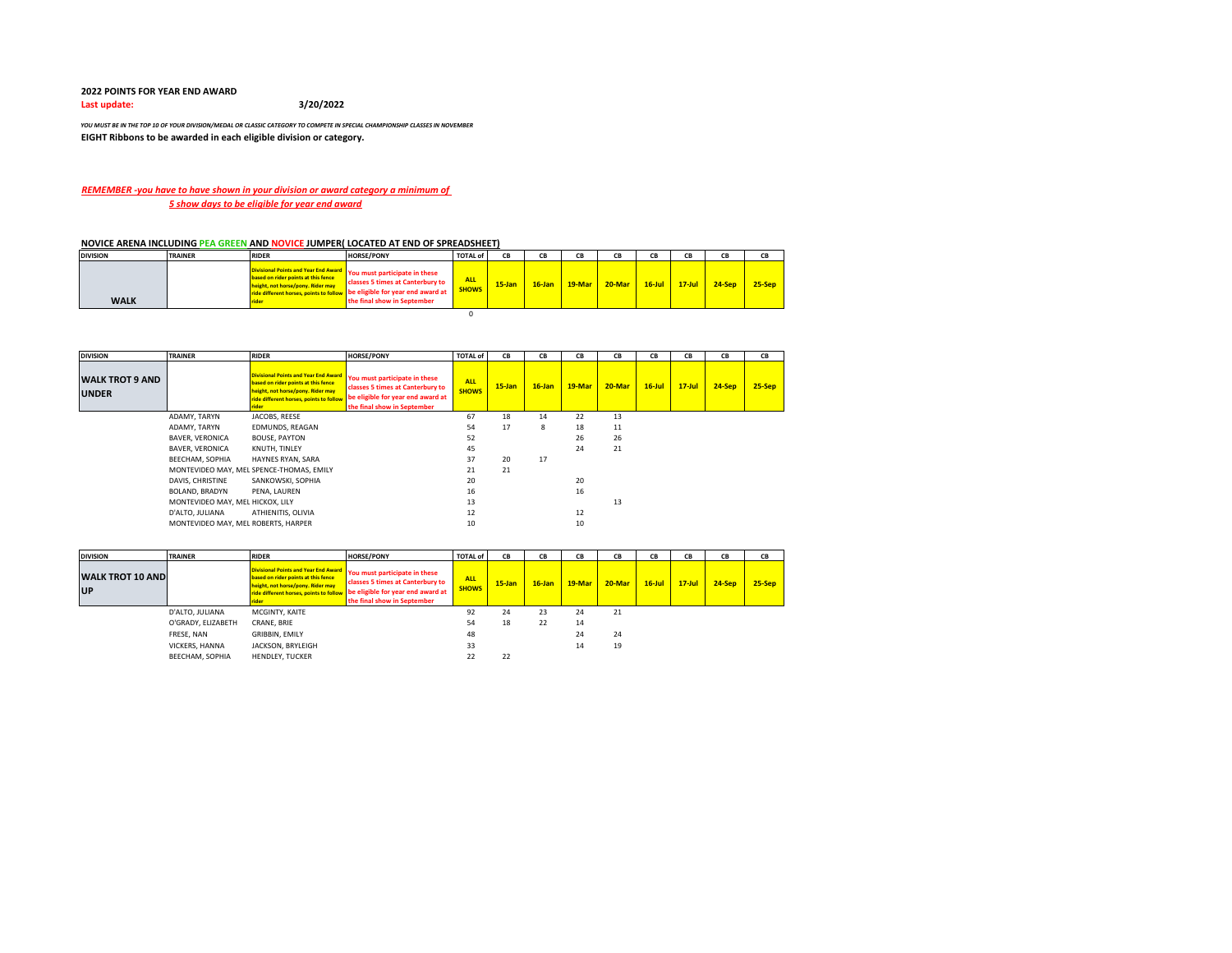| <b>DIVISION</b>                                             | <b>TRAINER</b>                    | <b>RIDER</b>                                                             | <b>HORSE/PONY</b>                                                                                                                                                                                                  | <b>TOTAL of</b>            | CB        | CB        | CB       | CВ        | CB        | CВ         | CB       | CВ       |
|-------------------------------------------------------------|-----------------------------------|--------------------------------------------------------------------------|--------------------------------------------------------------------------------------------------------------------------------------------------------------------------------------------------------------------|----------------------------|-----------|-----------|----------|-----------|-----------|------------|----------|----------|
| <b>WALK TROT</b><br><b>CROSSRAILS</b><br><b>9 AND UNDER</b> |                                   | based on rider points at this fence<br>height, not horse/pony. Rider may | Divisional Points and Year End Award You must participate in these<br>classes 5 times at Canterbury to<br>ride different horses, points to follow be eligible for year end award at<br>the final show in September | <b>ALL</b><br><b>SHOWS</b> | $15$ -Jan | $16$ -Jan | 19-Mar   | $20$ -Mar | $16$ -Jul | $17 -$ Jul | $24-Sep$ | $25-Sep$ |
|                                                             | HARGRAVE, CAROL                   | <b>GRAYSON, EMILY</b>                                                    |                                                                                                                                                                                                                    | 63                         | 17        | 10        | 21       | 15        |           |            |          |          |
|                                                             | HARGRAVE, CAROL                   | CASE, CHARLIE                                                            |                                                                                                                                                                                                                    | 51                         | 10        | 18        | 10       | 13        |           |            |          |          |
|                                                             | ADAMY, TARYN                      | ALLEN, REESE                                                             |                                                                                                                                                                                                                    | 48                         |           | 14        | $\Omega$ | 16        |           |            |          |          |
|                                                             | BOLAND, BRADYN                    | PENA, LAUREN                                                             |                                                                                                                                                                                                                    | 27                         |           |           | 14       | 13        |           |            |          |          |
|                                                             | HARGRAVE, CAROL                   | <b>GRAYLING, KHLOE</b>                                                   |                                                                                                                                                                                                                    | 21                         | 12        | $\Omega$  |          |           |           |            |          |          |
|                                                             | POWELL, MACKENZIE                 | SHENK, PAITYN                                                            |                                                                                                                                                                                                                    | 20                         | a         |           | 9        |           |           |            |          |          |
|                                                             | MONTEVIDEO MAY, MEL SCHMIDT, ALMA |                                                                          |                                                                                                                                                                                                                    |                            |           |           |          |           |           |            |          |          |

| <b>DIVISION</b>                                    | <b>TRAINER</b>    | <b>RIDER</b>                                                                                                                                                                       | <b>HORSE/PONY</b>                                                                                                                     | <b>TOTAL of</b>            | CВ        | CB        | CВ       | CВ        | CВ        | CB         | CB       | CB       |
|----------------------------------------------------|-------------------|------------------------------------------------------------------------------------------------------------------------------------------------------------------------------------|---------------------------------------------------------------------------------------------------------------------------------------|----------------------------|-----------|-----------|----------|-----------|-----------|------------|----------|----------|
| <b>WALK TROT</b><br><b>CROSSRAILS</b><br>10 AND UP |                   | <b>Divisional Points and Year End Award</b><br>based on rider points at this fence<br>height, not horse/pony. Rider may<br>ride different horses, points to follow<br><b>rider</b> | You must participate in these<br>classes 5 times at Canterbury to<br>be eligible for year end award at<br>the final show in September | <b>ALL</b><br><b>SHOWS</b> | $15$ -Jan | $16$ -Jan | $19-Mar$ | $20$ -Mar | $16$ -Jul | $17 -$ Jul | $24-Sep$ | $25-Sep$ |
|                                                    | FRESE, NAN        | GRIBBIN, EMILY                                                                                                                                                                     |                                                                                                                                       | 36                         |           |           | 19       | 17        |           |            |          |          |
|                                                    | D'ALTO, JULIANA   | SANTIAGO, SOFIA                                                                                                                                                                    |                                                                                                                                       | 34                         |           |           | 15       | 19        |           |            |          |          |
|                                                    | BEECHAM, SOPHIA   | ALBER, DARBY                                                                                                                                                                       |                                                                                                                                       | 36                         | 14        |           |          |           |           |            |          |          |
|                                                    | POWELL, MACKENZIE | OBAL, KARINA                                                                                                                                                                       |                                                                                                                                       | 22                         |           |           | 10       | 12        |           |            |          |          |
|                                                    | ROSENAU, HOLLY    | GHERGHEI, KAYLA                                                                                                                                                                    |                                                                                                                                       | 13                         |           |           | 13       |           |           |            |          |          |
|                                                    | BEECHAM, SOPHIA   | <b>HENDLEY, TUCKER</b>                                                                                                                                                             |                                                                                                                                       | 8                          |           |           |          |           |           |            |          |          |

| <b>DIVISION</b>                                                   | <b>TRAINER</b>                   | <b>RIDER</b>                                                                                                                                                                | <b>HORSE/PONY</b>                                                                                                                     | <b>TOTAL of</b>            | CB        | CB        | CB     | CB     | CB        | CB         | CB       | CВ       |
|-------------------------------------------------------------------|----------------------------------|-----------------------------------------------------------------------------------------------------------------------------------------------------------------------------|---------------------------------------------------------------------------------------------------------------------------------------|----------------------------|-----------|-----------|--------|--------|-----------|------------|----------|----------|
| <b>NOVICE/VINTAGE</b><br><b>RIDER CROSSRAILS</b><br><b>HUNTER</b> |                                  | <b>Divisional Points and Year End Award</b><br>based on rider points at this fence<br>height, not horse/pony. Rider may<br>ride different horses, points to follow<br>rider | You must participate in these<br>classes 5 times at Canterbury to<br>be eligible for year end award at<br>the final show in September | <b>ALL</b><br><b>SHOWS</b> | $15$ -Jan | $16$ -Jan | 19-Mar | 20-Mar | $16$ -Jul | $17 -$ Jul | $24-Sep$ | $25-Sep$ |
|                                                                   | HARGRAVE, CAROL                  | TATE, ELLA GRA\CE                                                                                                                                                           |                                                                                                                                       | 53                         | 19        | 13        | 9      | 12     |           |            |          |          |
|                                                                   | HARGRAVE, CAROL                  | SOUILLIARD, NICOLE                                                                                                                                                          |                                                                                                                                       | 50                         | 12        | 18        | 7      | 13     |           |            |          |          |
|                                                                   | ADAMY, TARYN                     | JACOBS, AVERY                                                                                                                                                               |                                                                                                                                       | 44                         | 10        | 9         | 15     | 10     |           |            |          |          |
|                                                                   | TOOMA, KRISTAL                   | FOLTZ, LIV                                                                                                                                                                  |                                                                                                                                       | 31                         | 16        | 15        |        |        |           |            |          |          |
|                                                                   | MONTEVIDEO MAY, MEL LAND, GRACEE |                                                                                                                                                                             |                                                                                                                                       | 28                         | 19        |           |        | 7      |           |            |          |          |
|                                                                   | TOOMA, KRISTAL                   | BRAUN, AVA                                                                                                                                                                  |                                                                                                                                       | 27                         |           |           | 16     | 11     |           |            |          |          |
|                                                                   | SMITH, ASHLEY                    | MANEVAL, RILEY                                                                                                                                                              |                                                                                                                                       | 20                         | 12        | 8         |        |        |           |            |          |          |
|                                                                   | MCCARTHY, ERIC                   | PARSONS, TORI                                                                                                                                                               |                                                                                                                                       | 20                         | 6         |           | 8      | 6      |           |            |          |          |
|                                                                   | <b>BAVER, VERONICA</b>           | WILLETT, EMILY                                                                                                                                                              |                                                                                                                                       | 14                         |           |           | 9      | 5      |           |            |          |          |
|                                                                   | MYERS, KAITLYN                   | STIMPSON, ALEXANDRA                                                                                                                                                         |                                                                                                                                       | 13                         | 13        |           |        |        |           |            |          |          |
|                                                                   | BEECHAM, SOPHIA                  | ALBER, DARBY                                                                                                                                                                |                                                                                                                                       |                            |           |           |        |        |           |            |          |          |
|                                                                   | FRESE, NAN                       | MEIJER, AMANDA                                                                                                                                                              |                                                                                                                                       |                            |           |           |        |        |           |            |          |          |

| <b>DIVISION</b>                                                       | <b>TRAINER</b>                   | <b>RIDER</b>                                                                                                                                                                       | <b>HORSE/PONY</b>                                                                                                                     | <b>TOTAL of</b>            | CB             | CВ        | CB           | CВ     | CB        | CВ         | CB       | CB       |
|-----------------------------------------------------------------------|----------------------------------|------------------------------------------------------------------------------------------------------------------------------------------------------------------------------------|---------------------------------------------------------------------------------------------------------------------------------------|----------------------------|----------------|-----------|--------------|--------|-----------|------------|----------|----------|
| <b>NOVICE/VINTAGE</b><br><b>RIDER CROSSRAILS</b><br><b>EQUITATION</b> |                                  | <b>Divisional Points and Year End Award</b><br>based on rider points at this fence<br>height, not horse/pony. Rider may<br>ride different horses, points to follow<br><b>rider</b> | You must participate in these<br>classes 5 times at Canterbury to<br>be eligible for year end award at<br>the final show in September | <b>ALL</b><br><b>SHOWS</b> | $15$ -Jan      | $16$ -Jan | 19-Mar       | 20-Mar | $16$ -Jul | $17 -$ Jul | $24-Sep$ | $25-Sep$ |
|                                                                       | TOOMA, KRISTAL                   | BRAUN, AVA                                                                                                                                                                         |                                                                                                                                       | 35                         |                |           | 14           | 21     |           |            |          |          |
|                                                                       | HARGRAVE, CAROL                  | TATE, ELLA GRACE                                                                                                                                                                   |                                                                                                                                       | 34                         | 12             | 9         | 6            |        |           |            |          |          |
|                                                                       | ADAMY, TARYN                     | JACOBS, AVERY                                                                                                                                                                      |                                                                                                                                       | 33                         | 12             | 13        | $\mathbf{1}$ |        |           |            |          |          |
|                                                                       | HARGRAVE, CAROL                  | SOUILLIARD, NICOLE                                                                                                                                                                 |                                                                                                                                       | 31                         | 4              | 12        | 4            | 11     |           |            |          |          |
|                                                                       | SMITH, ASHLEY                    | MANEVAL, RILEY                                                                                                                                                                     |                                                                                                                                       | 29                         | 14             | 15        |              |        |           |            |          |          |
|                                                                       | BEECHAM, SOPHIA                  | JOHNSON, ASHLYN                                                                                                                                                                    |                                                                                                                                       | 28                         | 19             | 9         |              |        |           |            |          |          |
|                                                                       | MONTEVIDEO MAY, MEL LAND, GRACEE |                                                                                                                                                                                    |                                                                                                                                       | 27                         | 11             |           |              | 9      |           |            |          |          |
|                                                                       | TOOMA, KRISTAL                   | FOLTZ, LIV                                                                                                                                                                         |                                                                                                                                       | 26                         | 19             | 7         |              |        |           |            |          |          |
|                                                                       | MCCARTHY, ERIC                   | PARSONS, TORI                                                                                                                                                                      |                                                                                                                                       | 20                         | $\overline{7}$ |           |              | 6      |           |            |          |          |
|                                                                       | FRESE, NAN                       | MEIJER, AMANDA                                                                                                                                                                     |                                                                                                                                       | 17                         |                |           | 12           | 5      |           |            |          |          |
|                                                                       | <b>BAVER, VERONICA</b>           | WILLETT, EMILY                                                                                                                                                                     |                                                                                                                                       | 14                         |                |           | 14           |        |           |            |          |          |
|                                                                       | MYERS, KAITLYN                   | STIMPSON, ASHLEY                                                                                                                                                                   |                                                                                                                                       |                            | 3              |           |              |        |           |            |          |          |
|                                                                       | PHEASANT WALK FARM ZAIA, ANN     |                                                                                                                                                                                    |                                                                                                                                       |                            |                |           |              |        |           |            |          |          |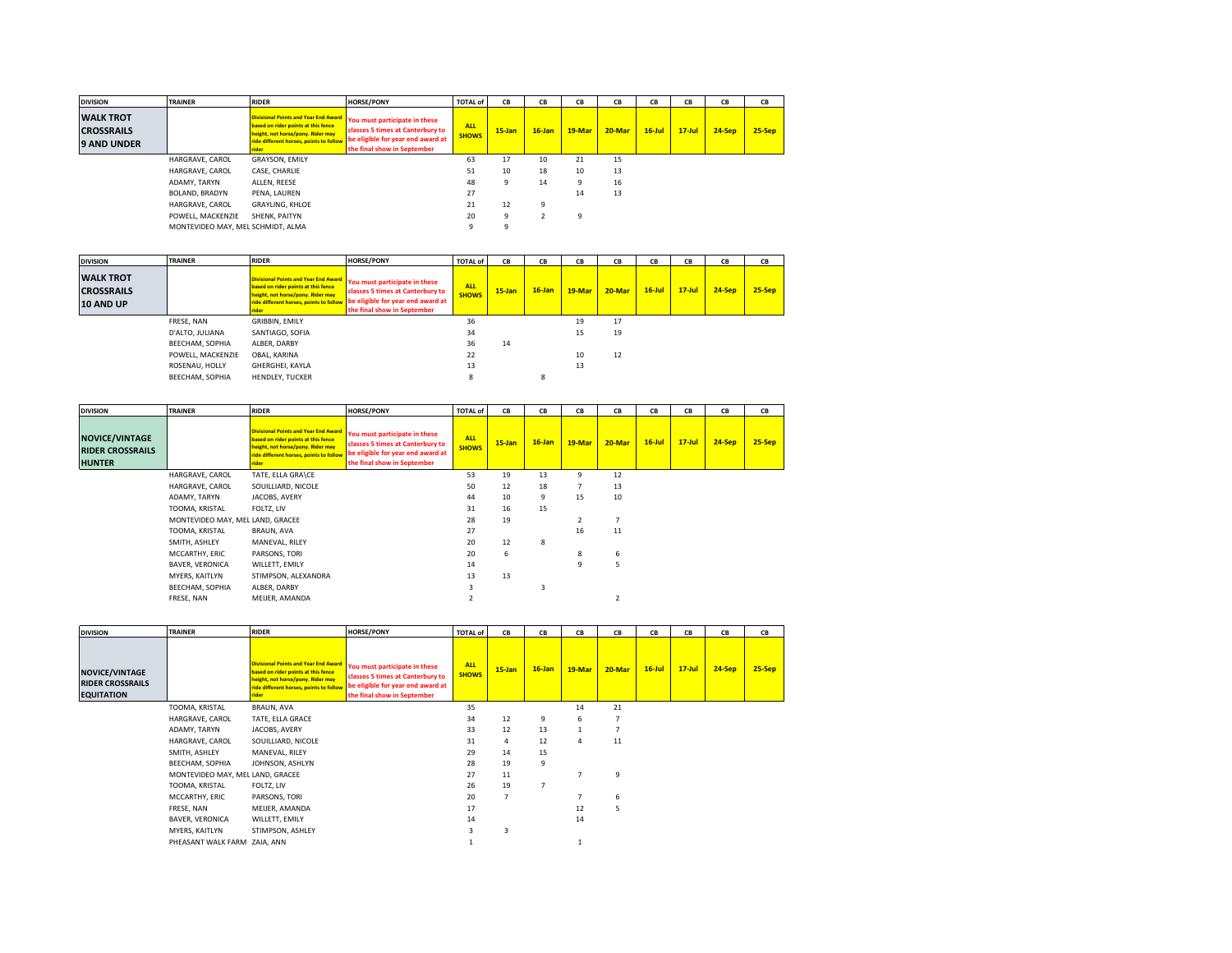| <b>DIVISION</b>                             | <b>TRAINER</b>                    | <b>RIDER</b>                                                      | <b>HORSE/PONY</b>                                                                                                                     | <b>TOTAL of</b>            | CB        | CВ        | CB       | CВ     | CВ        | CВ         | CB       | CB       |
|---------------------------------------------|-----------------------------------|-------------------------------------------------------------------|---------------------------------------------------------------------------------------------------------------------------------------|----------------------------|-----------|-----------|----------|--------|-----------|------------|----------|----------|
| <b>SHORT/LONG</b><br><b>STIRRUPS HUNTER</b> |                                   | Points to follow horse, and award<br>based upon horse/pony ridden | You must participate in these<br>classes 5 times at Canterbury to<br>be eligible for year end award at<br>the final show in September | <b>ALL</b><br><b>SHOWS</b> | $15$ -Jan | $16$ -Jan | $19-Mar$ | 20-Mar | $16$ -Jul | $17 -$ Jul | $24-Sep$ | $25-Sep$ |
|                                             | D'ALTO, JULIANA                   | MILLER, MACIE                                                     | GOOD 2 GO                                                                                                                             | 68                         | 18        | 19        | 16       | 15     |           |            |          |          |
|                                             | HARGRAVE, CAROL                   | FINDLEY, FAITH                                                    | <b>GLYNMAGIC MATA HARI</b>                                                                                                            | 50                         | 19        | 13        | 5        | 13     |           |            |          |          |
|                                             | O'GRADY, ELIZABETH                | HIGH, JAYME                                                       | <b>CHARLIE SKEDADDLE</b>                                                                                                              | 40                         | 12        | 13        | 9        | 6      |           |            |          |          |
|                                             | DAIGLE, ALLISON                   | <b>BERNS, BROOKE</b>                                              | BETTER THAN A BOYFRIEND                                                                                                               | 28                         | 14        | 14        |          |        |           |            |          |          |
|                                             | SMITH, ASHLEY                     | SMITH, RAELYN                                                     | SOLAR ECLIPSE                                                                                                                         | 28                         | 12        | 16        |          |        |           |            |          |          |
|                                             | SMITH, ASHLEY                     | CRITELLI, ISABEL                                                  | PAINTED IN LACE                                                                                                                       | 28                         | 16        | 12        |          |        |           |            |          |          |
|                                             | <b>UNKNOWN</b>                    | CONIGLARO, VANESSA                                                | <b>LUCKY CHARM</b>                                                                                                                    | 20                         | 11        |           |          |        |           |            |          |          |
|                                             | TOOMA, KRISTAL                    | FOLTZ, LIV                                                        | MY LITTLE ROMEO                                                                                                                       | 20                         |           |           | 11       | 9      |           |            |          |          |
|                                             | SMITH, ASHLEY                     | HOUSE, KENADIE                                                    | <b>COWBOY BOOGIE</b>                                                                                                                  | 17                         | 12        | 5         |          |        |           |            |          |          |
|                                             | HARGRAVE, CAROL                   | HECTUS, JILLIAN                                                   | MARSHMALLOW                                                                                                                           | 16                         | 6         | 10        |          |        |           |            |          |          |
|                                             | MORRIS, JILLIAN                   | FANNING, BROOKE                                                   | <b>CALIENTE Z</b>                                                                                                                     | 15                         |           |           | 15       |        |           |            |          |          |
|                                             | TAYLOR AMOROSO, MER KHOURY, WENDY |                                                                   | <b>CHIMNEY SWEEP</b>                                                                                                                  | 15                         |           |           | 15       |        |           |            |          |          |
|                                             | <b>UNKNOWN</b>                    | WHEELER, BELLA                                                    | ROSMEL'S ZEPHYR                                                                                                                       | 13                         |           |           |          | 13     |           |            |          |          |
|                                             | STEWART, LISA                     | FITZPATRICK, KATIE                                                | <b>GONE FISHING</b>                                                                                                                   | 12                         |           | 12        |          |        |           |            |          |          |
|                                             | MORRIS, JILLIAN                   | VICKERS, HANNA                                                    | <b>CALIENTE Z</b>                                                                                                                     | 9                          |           |           |          | 9      |           |            |          |          |
|                                             | O'GRADY, ELIZABETH                | SIKORA, CHRISTINE                                                 | HONEY                                                                                                                                 |                            |           | 3         |          |        |           |            |          |          |
|                                             | ROSENAU, HOLLY                    | D'AMBIOSE, EMILY                                                  | <b>IDA B STAR</b>                                                                                                                     | 3                          |           |           |          | 3      |           |            |          |          |

| <b>DIVISION</b>                                 | <b>TRAINER</b>                    | <b>RIDER</b>         | <b>HORSE/PONY</b>                                                                                                                     | <b>TOTAL of</b>      | CB        | CB        | CВ     | CВ             | CB        | CB         | CB     | CB       |
|-------------------------------------------------|-----------------------------------|----------------------|---------------------------------------------------------------------------------------------------------------------------------------|----------------------|-----------|-----------|--------|----------------|-----------|------------|--------|----------|
| <b>SHORT/LONG</b><br><b>STIRRUPS EQUITATION</b> |                                   |                      | You must participate in these<br>classes 5 times at Canterbury to<br>be eligible for year end award at<br>the final show in September | ALL.<br><b>SHOWS</b> | $15$ -Jan | $16$ -Jan | 19-Mar | 20-Mar         | $16$ -Jul | $17 -$ Jul | 24-Sep | $25-Sep$ |
|                                                 | D'ALTO, JULIANA                   | MILLER, MACIE        |                                                                                                                                       | 64                   | 18        | 18        | 17     | 11             |           |            |        |          |
|                                                 | HARGRAVE, CAROL                   | FINDLEY, FAITH       |                                                                                                                                       | 41                   | 16        | 15        | 5      | 5              |           |            |        |          |
|                                                 | SMITH, ASHLEY                     | CRITELLI, ISABEL     |                                                                                                                                       | 31                   | 14        | 17        |        |                |           |            |        |          |
|                                                 | DAIGLE, ALLISON                   | <b>BERNS, BROOKE</b> |                                                                                                                                       | 30                   | 18        | 12        |        |                |           |            |        |          |
|                                                 | SMITH, ASHLEY                     | SMITH, RAELYN        |                                                                                                                                       | 27                   | 12        | 15        |        |                |           |            |        |          |
|                                                 | <b>UNKNOWN</b>                    | CONIGLARO, VANESSA   |                                                                                                                                       | 26                   | 12        |           | 9      | 5              |           |            |        |          |
|                                                 | O'GRADY, ELIZABETH                | HIGH, JAYME          |                                                                                                                                       | 21                   | 3         |           |        | 11             |           |            |        |          |
|                                                 | SMITH, ASHLEY                     | HOUSE, KENADIE       |                                                                                                                                       | 18                   | 13        | 5         |        |                |           |            |        |          |
|                                                 | TOOMA, KRISTAL                    | FOLTZ, LIV           |                                                                                                                                       | 17                   |           |           | 9      | 8              |           |            |        |          |
|                                                 | MORRIS, JILLIAN                   | FANNING, BROOKE      |                                                                                                                                       | 16                   |           |           | 16     |                |           |            |        |          |
|                                                 | HARGRAVE, CAROL                   | HECTUS, JILLIAN      |                                                                                                                                       | 14                   | 10        | 4         |        |                |           |            |        |          |
|                                                 | <b>UNKNOWN</b>                    | WHEELER, BELLA       |                                                                                                                                       | 13                   |           |           |        | 13             |           |            |        |          |
|                                                 | STEWART, LISA                     | FITZPATRICK, KATIE   |                                                                                                                                       | 12                   |           | 12        |        |                |           |            |        |          |
|                                                 | MORRIS, JILLIAN                   | VICKERS, HANNA       |                                                                                                                                       | 12                   |           |           |        | 12             |           |            |        |          |
|                                                 | ROSENAU, HOLLY                    | D'AMBIOSE, EMILY     |                                                                                                                                       | 8                    |           |           | 6      | $\overline{2}$ |           |            |        |          |
|                                                 | TAYLOR AMOROSO, MER KHOURY, WENDY |                      |                                                                                                                                       |                      |           |           |        |                |           |            |        |          |
|                                                 | O'GRADY, ELIZABETH                | SIKORA, CHRISTINE    |                                                                                                                                       |                      |           | 3         |        |                |           |            |        |          |

| <b>DIVISION</b>                              | <b>TRAINER</b>  | <b>RIDER</b>                                                      | <b>HORSE/PONY</b>                                                                                                                     | <b>TOTAL of</b>            | CВ        | CВ        | CВ       | CB        | CВ        | CB         | CB       | CB       |
|----------------------------------------------|-----------------|-------------------------------------------------------------------|---------------------------------------------------------------------------------------------------------------------------------------|----------------------------|-----------|-----------|----------|-----------|-----------|------------|----------|----------|
| <b>INTERMEDIATE RIDER -</b><br><b>HUNTER</b> |                 | Points to follow horse, and award<br>based upon horse/pony ridden | You must participate in these<br>classes 5 times at Canterbury to<br>be eligible for year end award at<br>the final show in September | <b>ALL</b><br><b>SHOWS</b> | $15$ -Jan | $16$ -Jan | $19-Mar$ | $20$ -Mar | $16$ -Jul | $17 -$ Jul | $24-Sep$ | $25-Sep$ |
|                                              | TOOMA, KRISTAL  | ANDERSON, ABIGAIL                                                 | <b>LOW KEY</b>                                                                                                                        | 63                         | 16        | 15        | 17       | 15        |           |            |          |          |
|                                              | RUKIN, ELLA     | ROSSI, ISABELLA                                                   | <b>WYNFIELD POCAHONTAS</b>                                                                                                            | 40                         | 19        | 21        |          |           |           |            |          |          |
|                                              | ROSENAU, HOLLY  | HOLT. ELLA                                                        | <b>ELLUMINATE</b>                                                                                                                     | 29                         |           |           | 14       | 15        |           |            |          |          |
|                                              | BALLENTINE, SUE | <b>BALLENTINE, SUE</b>                                            | TWIZZLER                                                                                                                              | 28                         |           |           | 14       | 14        |           |            |          |          |
|                                              | ROSENAU, HOLLY  | HARRY, AUBREY                                                     | <b>BOTANICA</b>                                                                                                                       | 25                         |           |           | 12       | 13        |           |            |          |          |
|                                              | BEECHAM, SOPHIA | JOHNSON, MURPHY                                                   | WISH LIST                                                                                                                             | 11                         | 11        |           |          |           |           |            |          |          |
|                                              | DAIGLE, ALLISON | CHENEA, CONNY                                                     | <b>ALOZZI</b>                                                                                                                         |                            |           |           |          |           |           |            |          |          |